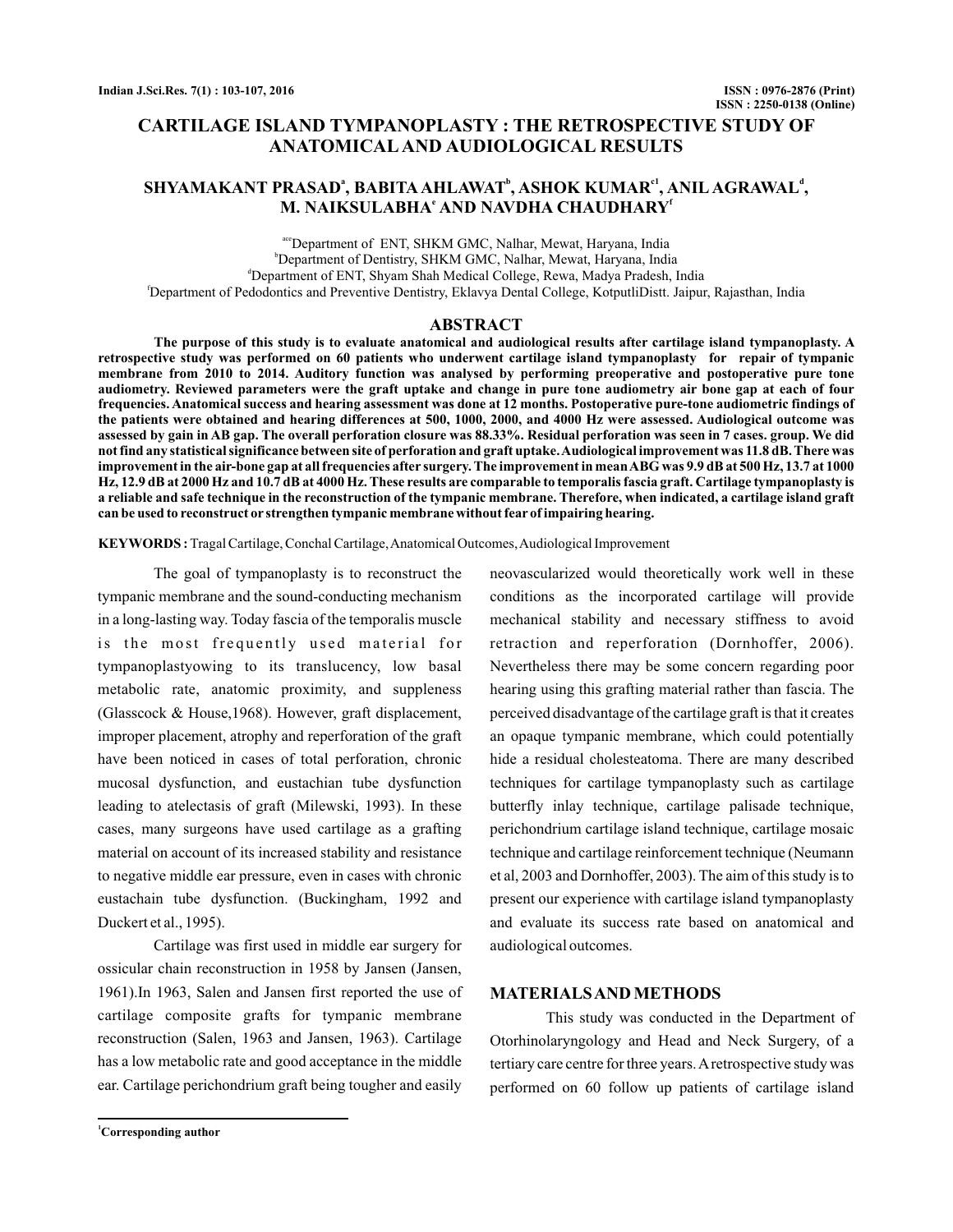tympanoplastyfor repair of tympanic membrane perforation. All the patients had chronic otitis media with perforation in the pars tensa without cholesteatoma. The patients for the study were selected on the basis of inclusion and exclusion criteria. Inclusion criterias includepatients of either sex having good general physical condition, no evidence of active infection in nose, throat or paranasal sinuses, dry ear for a minimum period of 3 weeks before the day of operation with good cochlear reserve. Patients having polyp, granulations or cholesteatoma, failed myringoplasty in the same ear, with otogenic intracranial complications in the past, evidence of otitis externa or otomycosis, per operative ossicular discontinuity, fixed foot plate, any pathology in nose, throat or nasopharynx and any skin disease in the post aural region, temporal region or in the skin of face in front of ear were excluded from the study.

Auditory function was analysed by performing preoperative and postoperative tuning fork test (256, 512, 1024 Hz) and pure tone audiometry. Age, gender, grade of perforation, quadrant of perforation, type of graft, preoperative and postoperative audiograms were obtained from the patient's chart. Reviewed parameters were the graft uptake and change in pure tone audiometry air bone gap at each of four frequencies (0.5, 1, 2,4 kHz).

## **Surgical Technique**

All patients underwent cartilage island tympanoplasty type I by the same team under local anaesthesia using either a transcanal or postauricular approach. The cartilage island flap was harvested from the tragus or conchal cartilage. Incision was given over the skin of the medial side of the tragus. A piece of cartilage, with attached perichondrium, was dissected free. A complete strip of cartilage was then removed vertically from the center of the cartilage to accommodate the entire malleus handle. The cartilage was used as a full thickness graft and

slightly less than 1 mm thick in most cases. Flap of perichondrium was produced posteriorly that will eventually drape the posterior canal wall. Graft was placed by underlay technique. Gel foam was packed in the middle ear space under the annulus to support the graft. External ear canal was packed with gel foam. Conchal cartilage has been used less frequently, but is harvested with ease through posterior approach with preservation of its associated perichondrium. Rest of the procedure is same as that of tragus cartilage. External ear canal was cleaned of gel foam after 21 days and status of the graft and the tympanic membrane assessed.

Anatomical success of tympanoplasty was defined as an intact graft without lateralization, retraction, inflammation or infection at the last follow-up visit with a minimum of 12 months. Hearing assessment was done at 12 weeks and again at 6 and 12 months. Postoperative puretone audiometric findings of the patients were obtained and hearing differences at 500, 1000, 2000, and 4000 Hz were assessed.Audiological outcome was assessed by gain inAB gap. Student's t test was used for the statistical analysis.

### **RESULTS**

### **Patient Data**

The study group consisted of 60 patients. The average age of the patients in the study group was 24.8 years (range, 14-45 yr). There were 24 (40%) male and 36 (60%) female patients. The indication for surgery in all cases was perforation in pars tensa of tympanic membrane. An underlay cartilage island tympanoplasty technique was performed in all cases. Tragal cartilage was used in 42 patients and conchal cartilage in 18 patients. The patients were kept in follow up for a minimum of 12 months. 55% of patients were operated in the left ear and 45% in the right ear.

| Age Group (years) | Graft uptake | <b>Graft failure</b> |
|-------------------|--------------|----------------------|
| 11 to 20 $yr$     |              |                      |
| $21$ to $30$ yr   |              |                      |
| 31 to 40 yr       |              |                      |
| 41 to 50 yr       |              |                      |

**Table 1 : Table Showing the Relation Between Age and Graft Uptake / Failure Rate**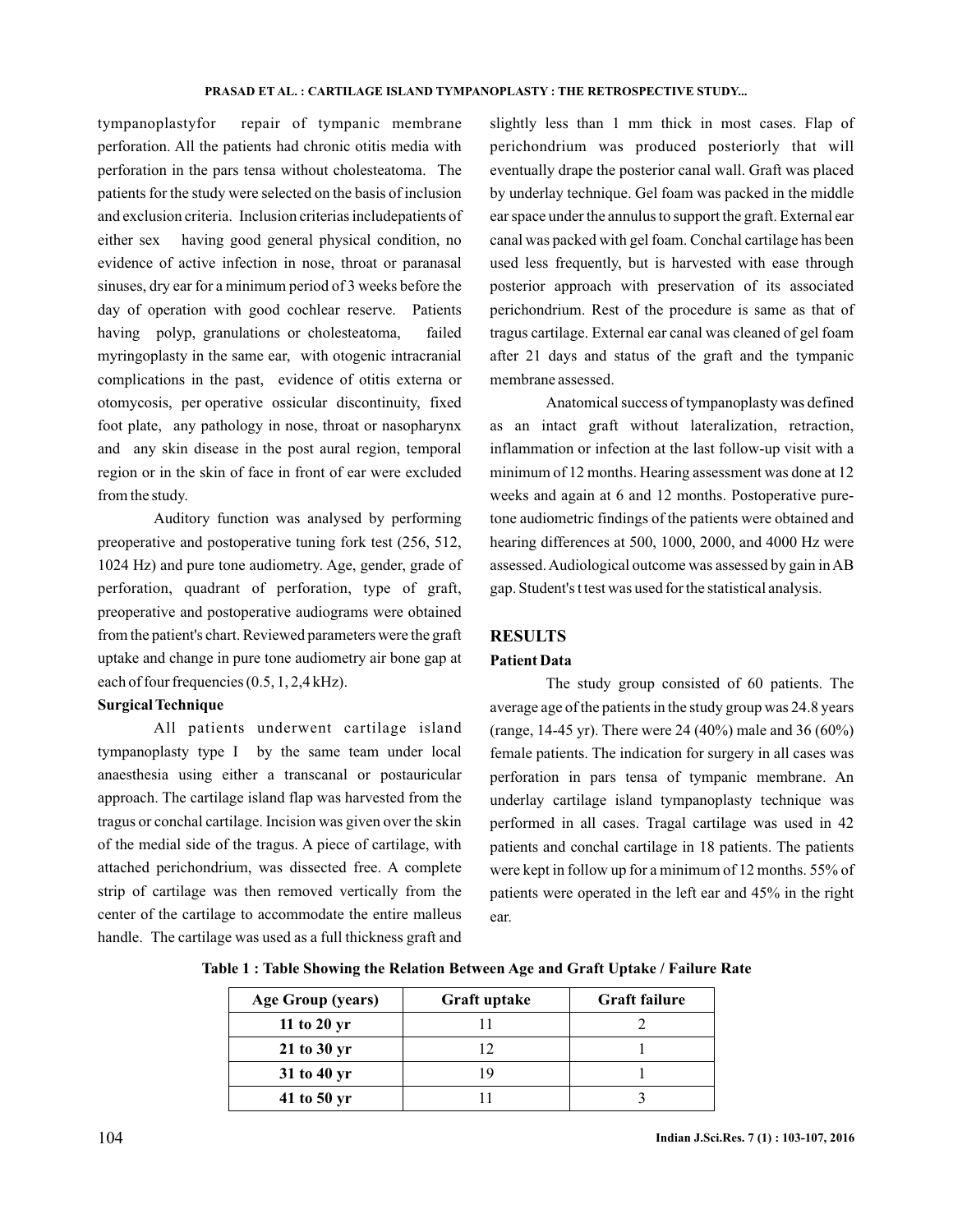#### **PRASAD ET AL. : CARTILAGE ISLAND TYMPANOPLASTY : THE RETROSPECTIVE STUDY...**

| <b>Quadrant of perforation</b> | Graft uptake | <b>Graft failure</b> |
|--------------------------------|--------------|----------------------|
| Anterior                       |              |                      |
| <b>Posterior</b>               |              |                      |
| <b>Inferior</b>                |              |                      |
| <b>Subtotal</b>                |              |                      |

**Table 2 : Table Showing the Relation Between Quadrant of Perforation to Graft Uptake / Failure Rate**

**Table 3 : Table Showing Pre and Post Operative Audiological Results in Terms of AB Gap (dB)**

| AB GAP (dB) | <b>Pre Operative</b> | <b>Post Operative</b> |
|-------------|----------------------|-----------------------|
| 0 to 10dB   |                      | 32                    |
| 11 to 20dB  |                      |                       |
| 21 to 30dB  | 26                   |                       |
| 31 TO 40dB  | 28                   |                       |

### **Anatomical Success**

The age of the patient was between 14-45 yrs. Out of 60 patients, 21.67% fall in 11-20yrs, 21.67% in 21-30 yr, 33.33% in 31-40 yrs and 23.33% in 41-50 yrs. Graft failure was seen in 2 patients in age group 11-20 yrs, 3 in 41-50 yrs and 1 each in age group 21-30 yrs and 31-40 yrs (Table 1). 4 male and 3 female patients had graft failure. There was no statistical significance in graft rejection related to age and gender ( $p > 0.05$ ).

The overall perforation closure was 88.33% in cartilage island tympanoplasty. Residual perforation was seen in 7 patients. Out of 42 patients with tragal grafting 4 had graft failure and out of 18 patients with conchal grafting, 3 had graft failure.

In order of frequency the perforation was posterior in 33.33%, subtotal in 25%, inferior in 23.33% and anterior in 18.33%. The uptake of graft as campared with the site of perforation was as mentioned in Table 2; no statistical correlation was found between the site of perforation and graft uptake.

#### **Audiological Outcomes**

All the 60 patients had history of loss of hearing. Table 3 showed preoperative and postoperative audiologic results for all patients in the study. 43.33% patients had pre op AB gap in the range of 21-30 dB and 46.67% in the range of 31-40 dB. Twelve months after surgery, 83.33% had postopAB gap within 20 dB. 53.33% had postopAB gap of <10 dB (table 3). Mean audiological improvement was 11.8

dB. There was improvement in the air-bone gap at all frequencies after surgery. The improvement in mean ABG was 9.9 dB at 500 Hz, 13.7 dB at 1000 Hz, 12.9 dB at 2000 Hz and 10.7 dB at 4000 Hz.

### **DISCUSSION**

Temporalis fascia is still the most commonly used graft for tympanoplasty, though many study concluded that the result of cartilage tympanoplasty is as good as temporalis fascia graft. Cartilage has been successfully used in middle ear procedures for 40 years (Kerr et al., 1973). Initially used for ossicular chain reconstruction, cartilage is now used for a wide range of procedures. Cartilageperichondrium grafts are frequently the material of choice for reconstruction of the atelectatic tympanic membrane and recurrent perforations. Reports in the literature suggest favorable anatomic results and low recurrence rates.

Cartilage has been successfully used in middle ear procedures for first time used by Jansen and Salen. It has been shown in both clinical and experimental studies that cartilage is well tolerated with minimal resorption time and survives for a long period with good hearing results. Although one might anticipate a significant conductive hearing loss with cartilage owing to its rigidity and thickness, several studies showed that hearing results with cartilage were not different than those with fascia. Cartilage graft harvested from concha or tragus is easy to obtain and convenient for re-shaping according to the size of the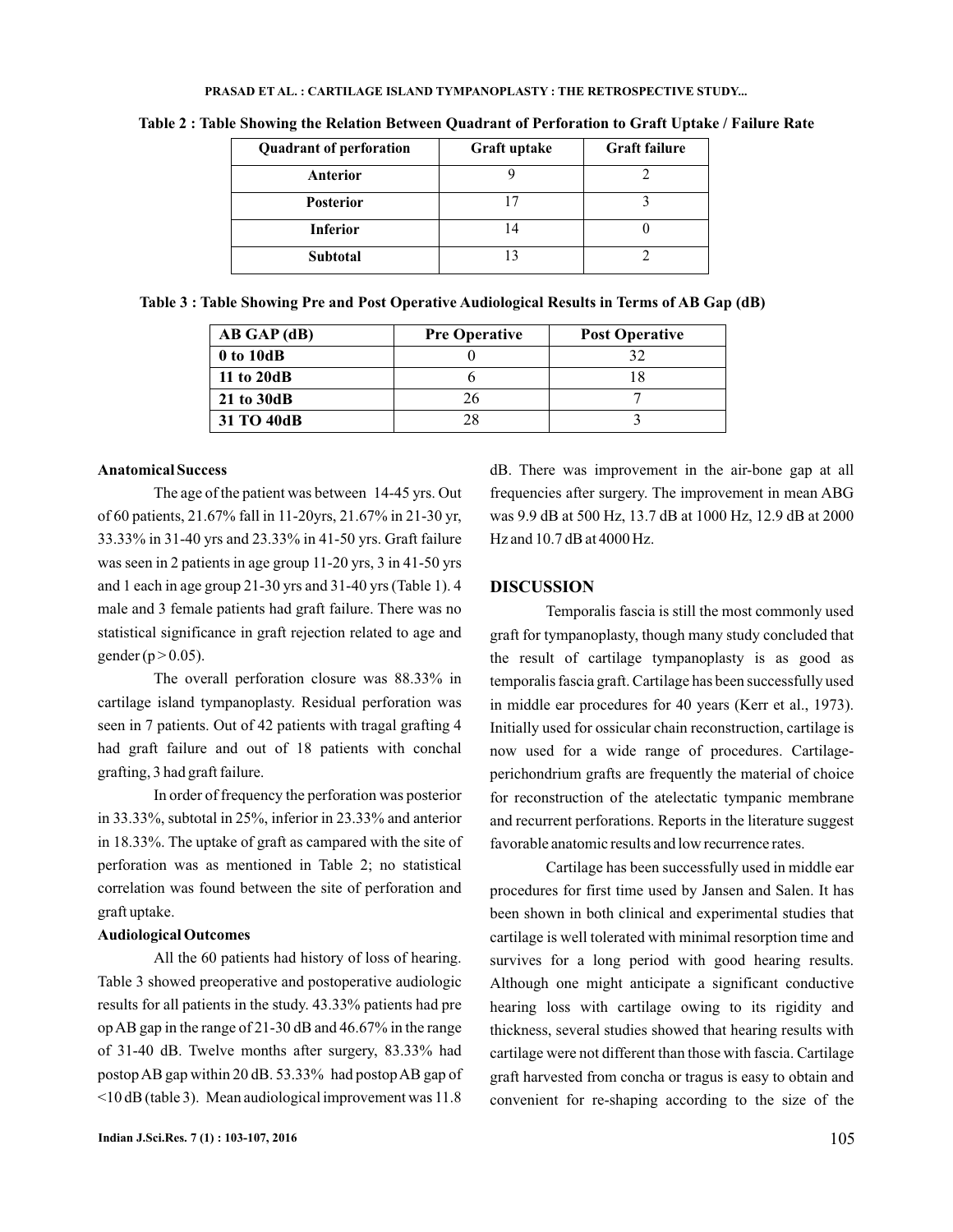#### **PRASAD ET AL. : CARTILAGE ISLAND TYMPANOPLASTY : THE RETROSPECTIVE STUDY...**

perforation (Usluet al, 2010 and Cavaliereet al, 2009). These grafts are nourished mainly by diffusion and become excellent incorporated in tympanic membrane. The donor area heals without significant deformity. A potential drawback of cartilage tympanoplasty is the graft opacity and detection of the residual or recurrent cholesteatoma may be more difficult. (Cavaliere et al, 2009)

In this study, success was evaluated as anatomical Intactness of tympanic membrane and Hearing improvement in postoperative air bone gap after a minimum follow up of 1 year and was compared to results found in literature.

Khan and Parab (Khan and Parab, 2011) achieved a success rate of 98.20% with the use of tragal cartilage perichondrium composite graft in tympanoplasty. Study done by Strahan et al (Strahan et al., 1971) showed take-up rate of 87.5% was achieved using temporalis fascia and 86% by tragal perichondrium by underlay technique.

Singh et al (Singh et al., 2009) had recorded a graft success rate of 95% for temporalis fascia and 90% for tragal perichondrium. Sprem et al. (Sprem et al., 2001) had reported a graft take-up rate of 91% with temporalis fascia and 92% using tragal perichondrium. These results are comparable to our study where overall perforation closure was 88.33% in cartilage island tympanoplasty.

Although Castro and Knapik reported best longterm audiological results with anterior perforations, the majority of authors found better results with posterior location (Olfa Ben Gamra et al., 2015). Thisis probably related to the scarcity of vascularization of the anterior half of the tympanic membrane, anteriorly lack of support for the graft and anatomical difficulties in that area. In our study no statistical correlation was found between the site of perforation and graft uptake and is comparable to study by Olalla Castro et al. where the rates of closure of central, posterior and subtotal perforations were 82.6%, 83.3%, and 76.9%, respectively (Castroet al., 2013.) Olfa Ben Gamra et al. also did not found any relationship between surgical success and perforation site.

Hearing results following cartilageperichondrium tympanic membrane reconstruction have received less attention than anatomic results. The rigid nature of cartilage, while effective in preventing retraction, was theorized to be potentially detrimental to the sound conductive properties of the tympanic membrane. However, some studies have reported good or acceptable hearing with this technique. For example, Amedee et al reported an average postoperative air-bone gap of 4 dB, and Adkins reported that grafting the entire tympanic membrane with cartilage resulted in a 5 to 10 dB ABG (Amedee et al., 1989 and Adkins,1990). Levinson reported that 65% of his patients had closure of the airbone gap to within 10 dB and 86% to within 20 dB (Levinson,1987).

It is reasonable to expect that replacing a large portion of the tympanic membrane with cartilage would add stiffness and/or mass that would affect individual frequencies, but not significantly impact averaged audiometric data such as airbone gap. With that in mind, air and bone-conduction thresholds at 500, 1000, 2000, and 4000 Hz were examined. Post-operatively, audiological success criteria have not yet been standardized. In our study we relied on AB gap improvement. ABG reduction varies in the literature between 7.6 db and 12.6dB. In our study Twelve months after surgery, 83.33% had postop AB gap within 20 dB and  $53.33\%$  had postop AB gap of  $\leq 10$  dB. The mean audiological improvement was 11.8 dB. Although a tendency for better airbone gap closure at 1000 Hz was noted, this was not significant. These results are consistent with the literature.

#### **CONCLUSION**

These results demonstrate that the graft uptake and hearing results after cartilage island tympanoplasty are comparable to those after temporalis fascia tympanoplasty. Cartilage tympanoplasty is a reliable and safe technique in the reconstruction of the tympanic membrane. Therefore, when indicated, a cartilage island graft can be used to reconstruct or strengthen tympanic membrane without fear of impairing hearing.